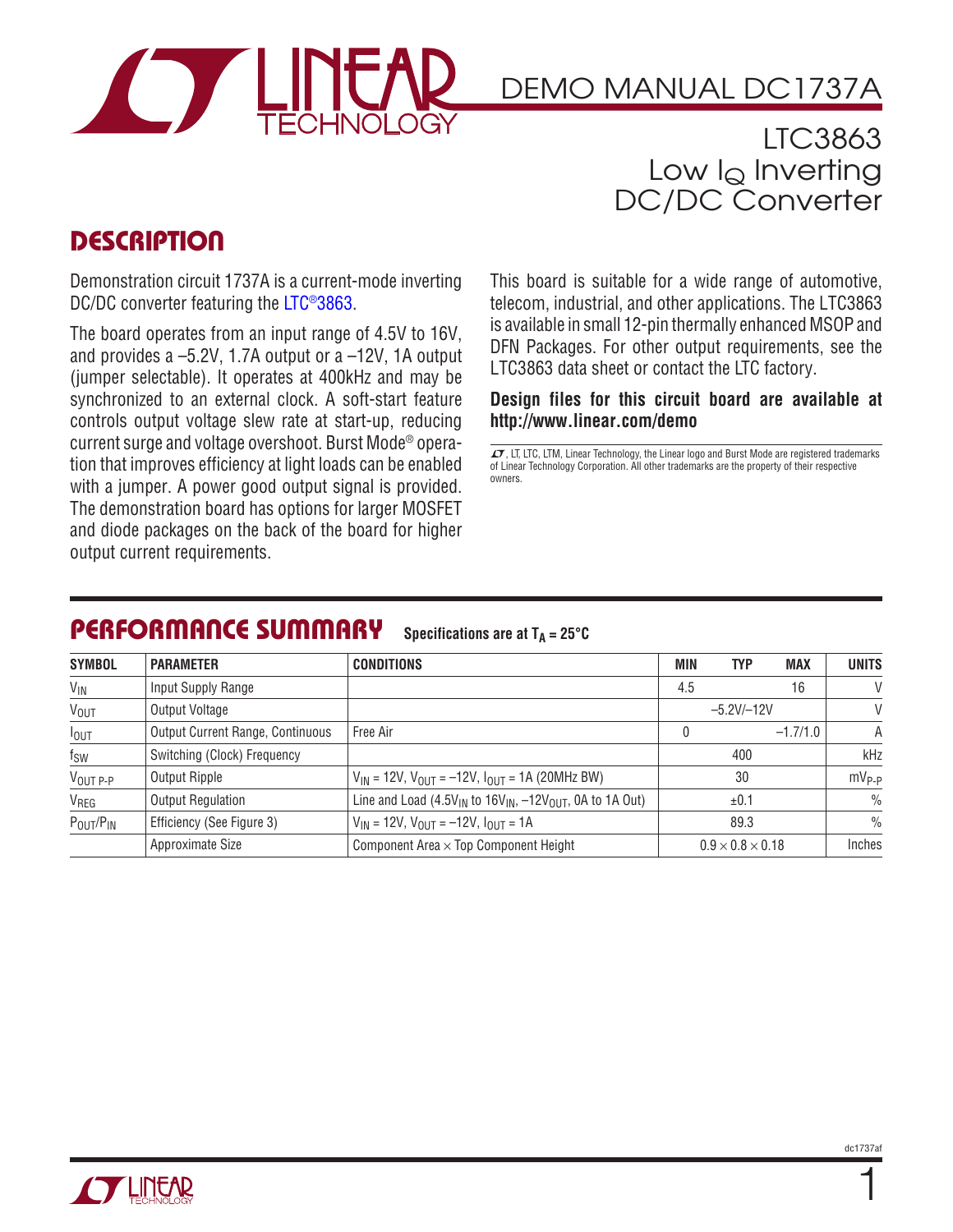# QUICK START PROCEDURE

Demonstration circuit 1737 is easy to set up to evaluate the performance of the LTC3863. Refer to Figure 1 for proper measurement equipment setup and follow the procedure below:

**Note:** When measuring the output voltage ripple, care must be taken to avoid a long ground lead on the oscilloscope probe. Measure the output voltage ripple by touching the probe tip and ground ring directly across the last output capacitor as shown in Figure 1.

- 1. Set an input power supply that is capable of 4.5V to 16V to 5V. Then turn off the supply.
- 2. With power off, connect the supply to the input terminals +VIN and –VIN.
	- a. Input voltages lower than 4.5V can keep the converter from turning on due to the undervoltage lockout feature of the LTC3863.
- b. If efficiency measurements are desired, an ammeter capable of measuring 2A DC or a resistor shunt can be put in series with the input supply in order to measure the DC1737A's input current.
- c. A voltmeter with a capability of measuring at least 16V can be placed across the input terminals in order to get an accurate input voltage measurement.
- 3. Turn on the power at the input.

**Note:** Make sure that the input voltage never exceeds 16V.

4. Check for the proper output voltage of –5.2V. Turn off the power at the input.





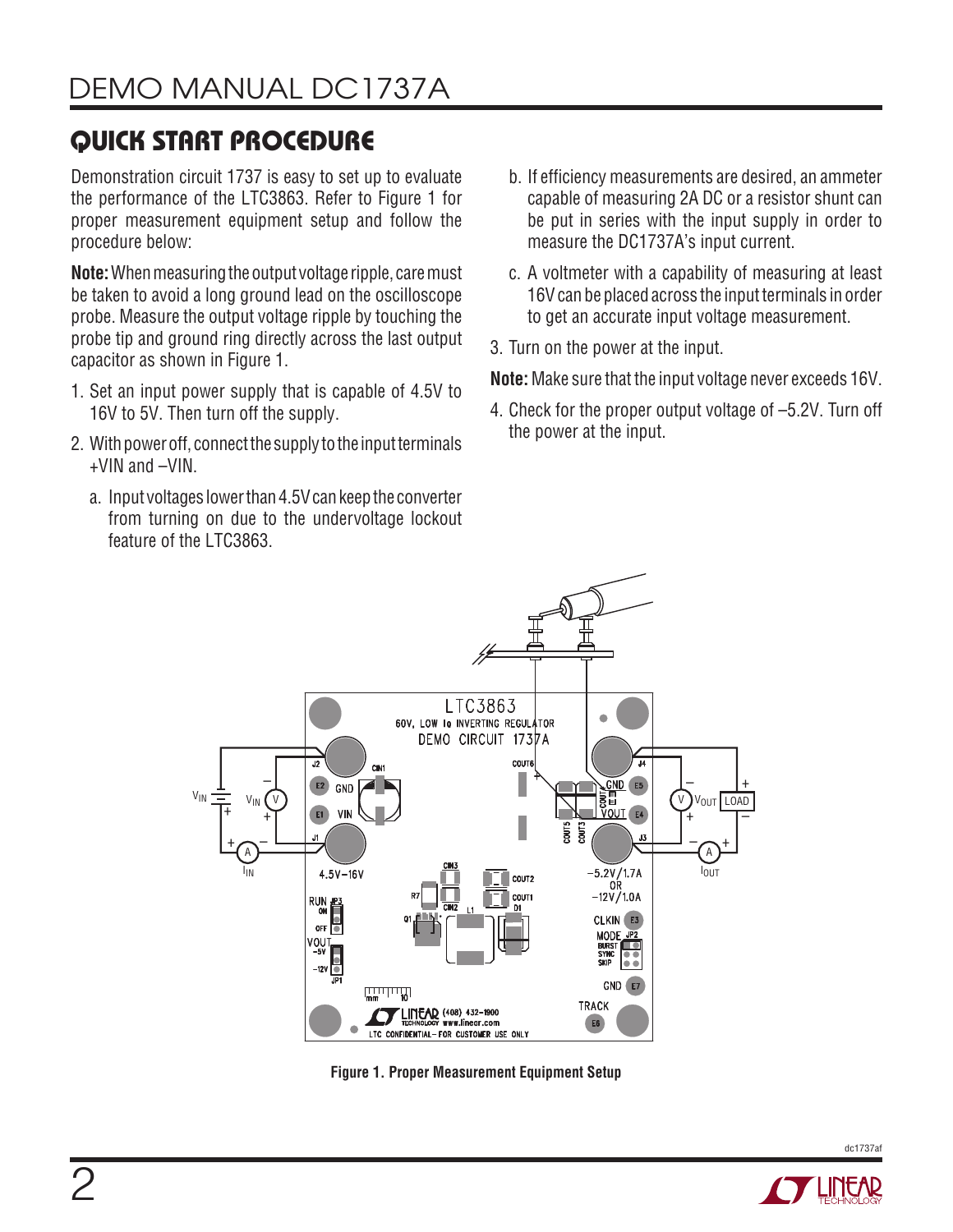# QUICK START PROCEDURE

- 5. Once the proper output voltage is established, connect a variable load capable of sinking 1.7A at 5.2V to the output terminals +VOUT and –VOUT. Set the current for 0A.
	- a. If efficiency measurements are desired, an ammeter or a resistor shunt that is capable of handling 1.7A DC can be put in series with the output load in order to measure the DC1737A's output current.
	- b. A voltmeter with a capability of measuring at least 12V can be placed across the output terminals in order to get an accurate output voltage measurement.



**Figure 2. –12V<sub>OUT</sub> Efficiency** with Burst Mode Operation **at Light Loads**



**Figure 4. Output Ripple at 12V<sub>IN</sub>, -12V<sub>OUT</sub> and 1A Out (50mV, 2µs/Div, 20MHz)**

6. Turn on the power at the input.

**Note:** Ifthere is no output, temporarily disconnect the load to make sure that the load is not set too high.

- 7. Once the proper output voltage is again established, adjust the load and/or input within the operating range and observe the output voltage regulation, ripple voltage, efficiency and other desired parameters.
- 8. Remove the VOUT jumper to observe operation at  $-12V_{\text{OUT}}$  up to 1A.



**Figure 3. –5.2V**<sub>OUT</sub> Efficiency with Burst Mode Operation **at Light Loads**



**Figure 5. Transient Response Waveform at 12V<sub>IN</sub>, -12V<sub>OUT</sub> and 0.5A to 1A to 0.5A Out (0.5A, 100mV, 10µs/Div)**

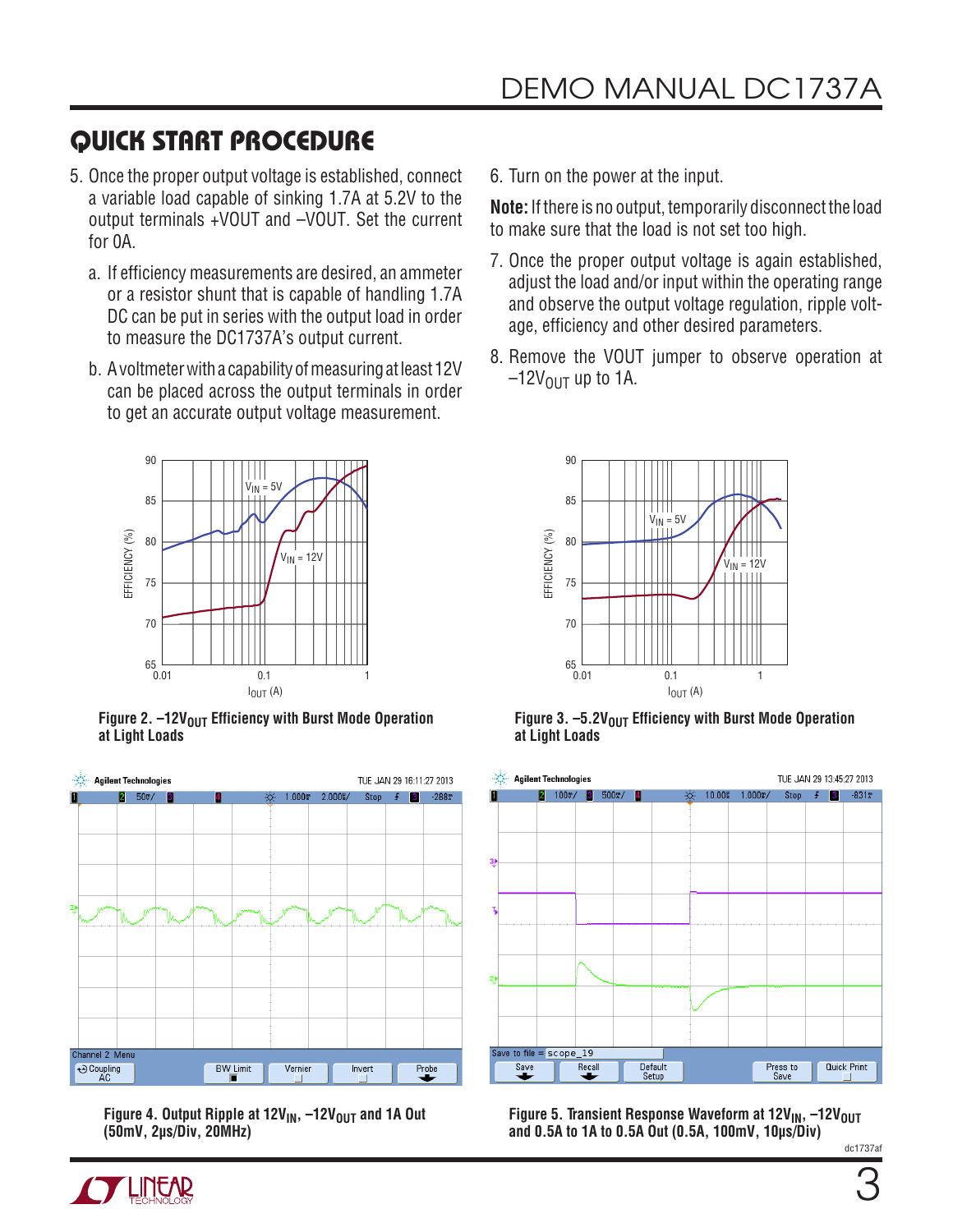# DEMO MANUAL DC1737A

### PARTS LIST

| <b>ITEM</b>                                     | QTY            | <b>REFERENCE</b>                    | <b>PART DESCRIPTION</b>             | <b>MANUFACTURER/PART NUMBER</b>   |  |  |  |  |  |
|-------------------------------------------------|----------------|-------------------------------------|-------------------------------------|-----------------------------------|--|--|--|--|--|
| <b>Required Circuit Components</b>              |                |                                     |                                     |                                   |  |  |  |  |  |
| 1                                               | 1              | CIN1                                | Cap., SMT, 100µF, 20V, SVP OSCON    | SANYO, 20SVP100M                  |  |  |  |  |  |
| $\overline{2}$                                  | 2              | CIN2, CIN3                          | CAP., X7R, 10µF, 25V, 20%, 1210     | TDK, C3225X7R1E106M               |  |  |  |  |  |
| $\mathfrak{S}$                                  | $\overline{2}$ | COUT1, COUT2                        | CAP., X7R, 33µF, 16V, 20%, 1812     | TDK, C4532X7R1C336M               |  |  |  |  |  |
| $\overline{4}$                                  | $\overline{2}$ | COUT3, COUT5                        | CAP., POSCAP, 150µF, 16V 7343       | PANASONIC, 16TQC150MYF            |  |  |  |  |  |
| $\sqrt{5}$                                      | 1              | COUT4                               | CAP., X7R, 1µF, 16V, 10%, 0603      | AVX, 0603YC105KAT2A               |  |  |  |  |  |
| $\,6\,$                                         | 1              | C <sub>1</sub>                      | Cap., NPO, 100pF, 50V, 10%, 0603    | AVX, 06035A101kAT1A               |  |  |  |  |  |
| $\overline{7}$                                  | $\mathbf{1}$   | C <sub>2</sub>                      | Cap., X7R, 27nF 25V, 10%, 0603      | AVX, 06033C273KAT                 |  |  |  |  |  |
| 8                                               | $\mathbf{1}$   | C3                                  | Cap., NPO, 390pF, 25V, 1%, 0603     | AVX, 06033A391FAT2A               |  |  |  |  |  |
| $9\,$                                           | 1              | C <sub>5</sub>                      | Cap., X7R, 0.47µF, 16V, 20%, 0603   | AVX, 0603YC474MAT2A               |  |  |  |  |  |
| 10                                              | 1              | C6                                  | Cap., X7R, 0.1µF, 16V, 20%, 0603    | AVX, 0603YC104MAT2A               |  |  |  |  |  |
| 11                                              | $\mathbf{1}$   | C <sub>7</sub>                      | Cap., X7R, 0.1µF, 100V, 20%, 0805   | TDK, C2012X7R2A104M               |  |  |  |  |  |
| 12                                              | 1              | C8                                  | CAP., NPO, 68pF, 50V, 5%, 0603      | AVX, 06035A680JAT2A               |  |  |  |  |  |
| 13                                              | 1              | D1                                  | DIODE, PDS540, POWERDI5-2PIN        | DIODES INC, PDS540-13             |  |  |  |  |  |
| 14                                              | 1              | L1                                  | IND, 10uH, 20%, D104C               | TOKO, 919AS-100M=P3               |  |  |  |  |  |
| 15                                              | 1              | Q1                                  | TRANSISTOR, SI7129DN, PWRPAK1212-8  | VISHAY, Si7129DN-T1-GE3           |  |  |  |  |  |
| 16                                              | 1              | R <sub>1</sub>                      | RES., CHIP, 61.9k, 1/16W, 1%, 0603  | VISHAY, CRCW060361K9FKED          |  |  |  |  |  |
| 17                                              | 1              | R <sub>2</sub>                      | RES., CHIP, 14.7k, 1/16W, 1%, 0603  | VISHAY, CRCW060314K7FKED          |  |  |  |  |  |
| 18                                              | 1              | R <sub>3</sub>                      | RES., CHIP, 80.6k, 1/16W, 1%, 0603  | VISHAY, CRCW060380K6FKED          |  |  |  |  |  |
| 19                                              | 1              | R <sub>5</sub>                      | RES., CHIP, 523k, 1/16W, 1%, 0603   | VISHAY, CRCW0603523KFKED          |  |  |  |  |  |
| 20                                              | 1              | R7                                  | RES., 0.016 1/2W 1% 2010            | VISHAY, WSL2010R0160FEA           |  |  |  |  |  |
| 21                                              | 1              | R <sub>8</sub>                      | RES., CHIP, 100k, 1/16W, 1%, 0603   | VISHAY, CRCW0603100KFKED          |  |  |  |  |  |
| 22                                              | 1              | R <sub>9</sub>                      | RES., CHIP, 698k, 1/10W, 1%, 0603   | VISHAY, CRCW0603698KFKED          |  |  |  |  |  |
| 23                                              | 1              | R11                                 | RES., CHIP, 45.3k, 1/16W, 1%, 0603  | VISHAY, CRCW060345K3FKED          |  |  |  |  |  |
| 24                                              | $\mathbf{1}$   | U1                                  | IC, LTC3863EMSE, MSE12              | LINEAR TECH.CORP. LTC3863EMSE     |  |  |  |  |  |
| <b>Additional Demo Board Circuit Components</b> |                |                                     |                                     |                                   |  |  |  |  |  |
| 25                                              | 0              | COUT6                               | CAP., OPT KEO                       | 0PT                               |  |  |  |  |  |
| 26                                              | 0              | C4                                  | CAP., OPT 0603                      | 0PT                               |  |  |  |  |  |
| 27                                              | 1              | R4                                  | RES., OPT 0603                      | 0PT                               |  |  |  |  |  |
| 28                                              | $\overline{2}$ | R6, R10                             | RES., CHIP, 0Ω, 1/16W, 0603         | VISHAY, CRCW06030000Z0ED          |  |  |  |  |  |
|                                                 |                | <b>Hardware For Demo Board Only</b> |                                     |                                   |  |  |  |  |  |
| 29                                              | 7              | E1, E2, E3, E4, E5, E6, E7          | TESTPOINT, TURRET, .090" pbf        | MILL-MAX, 2501-2-00-80-00-00-07-0 |  |  |  |  |  |
| 30                                              | 2              | JP1, JP3                            | JMP, 0.079 SINGLE ROW HEADER, 3-PIN | SULLINS, NRPN031PAEN-RC           |  |  |  |  |  |
| 31                                              | 1              | JP <sub>2</sub>                     | JMP, 0.079 DOUBLE ROW HEADER, 6-PIN | SULLINS, NRPN062PAEN-RC           |  |  |  |  |  |
| 32                                              | 4              | J1, J2, J3, J4                      | CONN, BANANA JACK                   | KEYSTONE 575-4                    |  |  |  |  |  |
| 33                                              | 3              | XJP1, XJP2, XJP3                    | SHUNT, 0.079" CENTER                | SAMTEC, 2SN-BK-G                  |  |  |  |  |  |
| 34                                              | 4              | MTGS AT 4 CORNERS                   | STAND-OFF, SNAP ON NYLON 0.50" tall | KEYSTONE, 8833(SNAP ON)           |  |  |  |  |  |

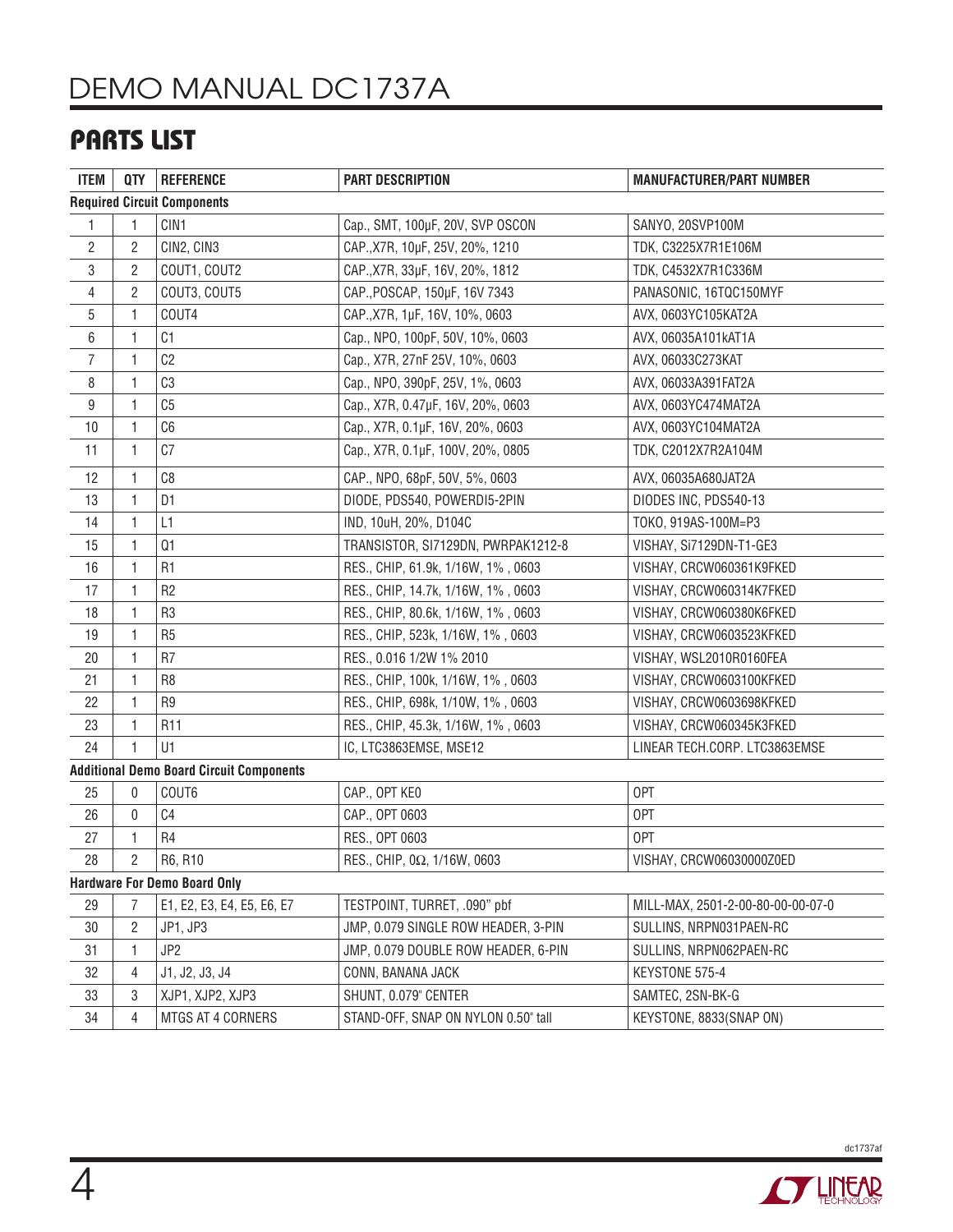#### SCHEMATIC DIAGRAM



**STARTED LINEAR** 

Information furnished by Linear Technology Corporation is believed to be accurate and reliable. However, no responsibility is assumed for its use. Linear Technology Corporation makes no representation that the interconnection of its circuits as described herein will not infringe on existing patent rights. dc1737af

5